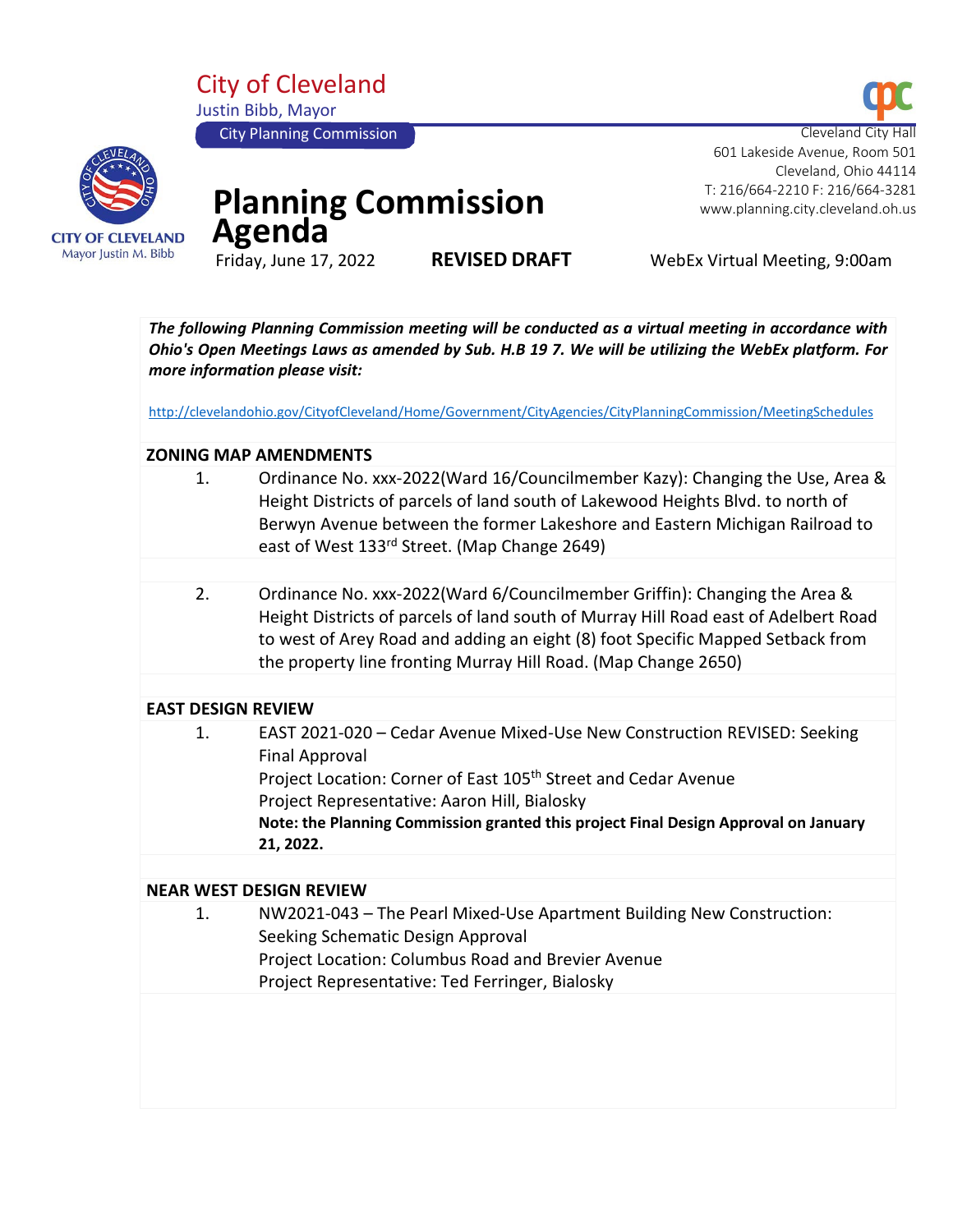



| 2.                            | NW2022-013 - West 20th Apartments New Construction: Seeking Final Approval<br>Project Address: 2485 West 20th Street                                                                                                                                                                                                                                                                                                                                                                                                                                                                                                                                                                                                                                                                                                                                                                                                                                               |  |  |
|-------------------------------|--------------------------------------------------------------------------------------------------------------------------------------------------------------------------------------------------------------------------------------------------------------------------------------------------------------------------------------------------------------------------------------------------------------------------------------------------------------------------------------------------------------------------------------------------------------------------------------------------------------------------------------------------------------------------------------------------------------------------------------------------------------------------------------------------------------------------------------------------------------------------------------------------------------------------------------------------------------------|--|--|
|                               | Project Representative: Brandon Kline, Geis Companies                                                                                                                                                                                                                                                                                                                                                                                                                                                                                                                                                                                                                                                                                                                                                                                                                                                                                                              |  |  |
|                               | Note: the Planning Commission granted this project Schematic Design Approval                                                                                                                                                                                                                                                                                                                                                                                                                                                                                                                                                                                                                                                                                                                                                                                                                                                                                       |  |  |
|                               | with Conditions on May 6, 2022. Condition to rethink materials and fenestration.                                                                                                                                                                                                                                                                                                                                                                                                                                                                                                                                                                                                                                                                                                                                                                                                                                                                                   |  |  |
|                               |                                                                                                                                                                                                                                                                                                                                                                                                                                                                                                                                                                                                                                                                                                                                                                                                                                                                                                                                                                    |  |  |
| <b>FAR WEST DESIGN REVIEW</b> |                                                                                                                                                                                                                                                                                                                                                                                                                                                                                                                                                                                                                                                                                                                                                                                                                                                                                                                                                                    |  |  |
| 1.                            | FW2022-012 - West 73rd Street Apartments New Construction: Seeking Schematic<br>Design Approval                                                                                                                                                                                                                                                                                                                                                                                                                                                                                                                                                                                                                                                                                                                                                                                                                                                                    |  |  |
|                               | Project Address: 1325 West 73rd Street                                                                                                                                                                                                                                                                                                                                                                                                                                                                                                                                                                                                                                                                                                                                                                                                                                                                                                                             |  |  |
|                               | Project Representative: Wes Harper, Horton Harper Architects                                                                                                                                                                                                                                                                                                                                                                                                                                                                                                                                                                                                                                                                                                                                                                                                                                                                                                       |  |  |
|                               |                                                                                                                                                                                                                                                                                                                                                                                                                                                                                                                                                                                                                                                                                                                                                                                                                                                                                                                                                                    |  |  |
| <b>MANDATORY REFERRALS</b>    |                                                                                                                                                                                                                                                                                                                                                                                                                                                                                                                                                                                                                                                                                                                                                                                                                                                                                                                                                                    |  |  |
| 1.                            | Ordinance No. 608-2022(Ward 5/Councilmember Starr; by departmental request):<br>Authorizing the Directors of Capital Projects or Public Works to enter agreements<br>with Cuyahoga County for the purpose of accepting funds for the constructing of a<br>new City park to be located adjacent to the Central Recreation Center and to<br>authorize the making and accepting of a new East 26 <sup>th</sup> Street; authorizing the<br>Director and the Commissioner of Purchases and Supplies to enter into one or<br>more agreements with the Cuyahoga Metropolitan Housing Authority providing<br>for the exchange of real properties necessary for the project; determining the<br>method of making the public improvement of constructing the new park;<br>authorizing the Director or Public Works or Capital Projects, as appropriate, to<br>enter into one or more contracts; and to apply for and accept additional grants<br>and gifts for the new park. |  |  |
|                               |                                                                                                                                                                                                                                                                                                                                                                                                                                                                                                                                                                                                                                                                                                                                                                                                                                                                                                                                                                    |  |  |
| 2.                            | Ordinance No. 530-2022(Ward 15/Councilmember Spencer): Designating the<br>Norfolk Southern Railway bridge over Lake Avenue as a Cleveland Landmark.                                                                                                                                                                                                                                                                                                                                                                                                                                                                                                                                                                                                                                                                                                                                                                                                                |  |  |
|                               |                                                                                                                                                                                                                                                                                                                                                                                                                                                                                                                                                                                                                                                                                                                                                                                                                                                                                                                                                                    |  |  |
| 3.                            | Ordinance No. 568-2022(Ward 11/Councilmember Mooney; by departmental<br>request): Authorizing the Director of Capital Projects to enter into one or more<br>agreements with the Greater Cleveland Regional Transit Authority to improve<br>roadway curb walls and pedestrian rails under the track and platform bridges over<br>West 117 <sup>th</sup> Street; and authorizing payment for the City's cost of the<br>improvement.                                                                                                                                                                                                                                                                                                                                                                                                                                                                                                                                  |  |  |
|                               |                                                                                                                                                                                                                                                                                                                                                                                                                                                                                                                                                                                                                                                                                                                                                                                                                                                                                                                                                                    |  |  |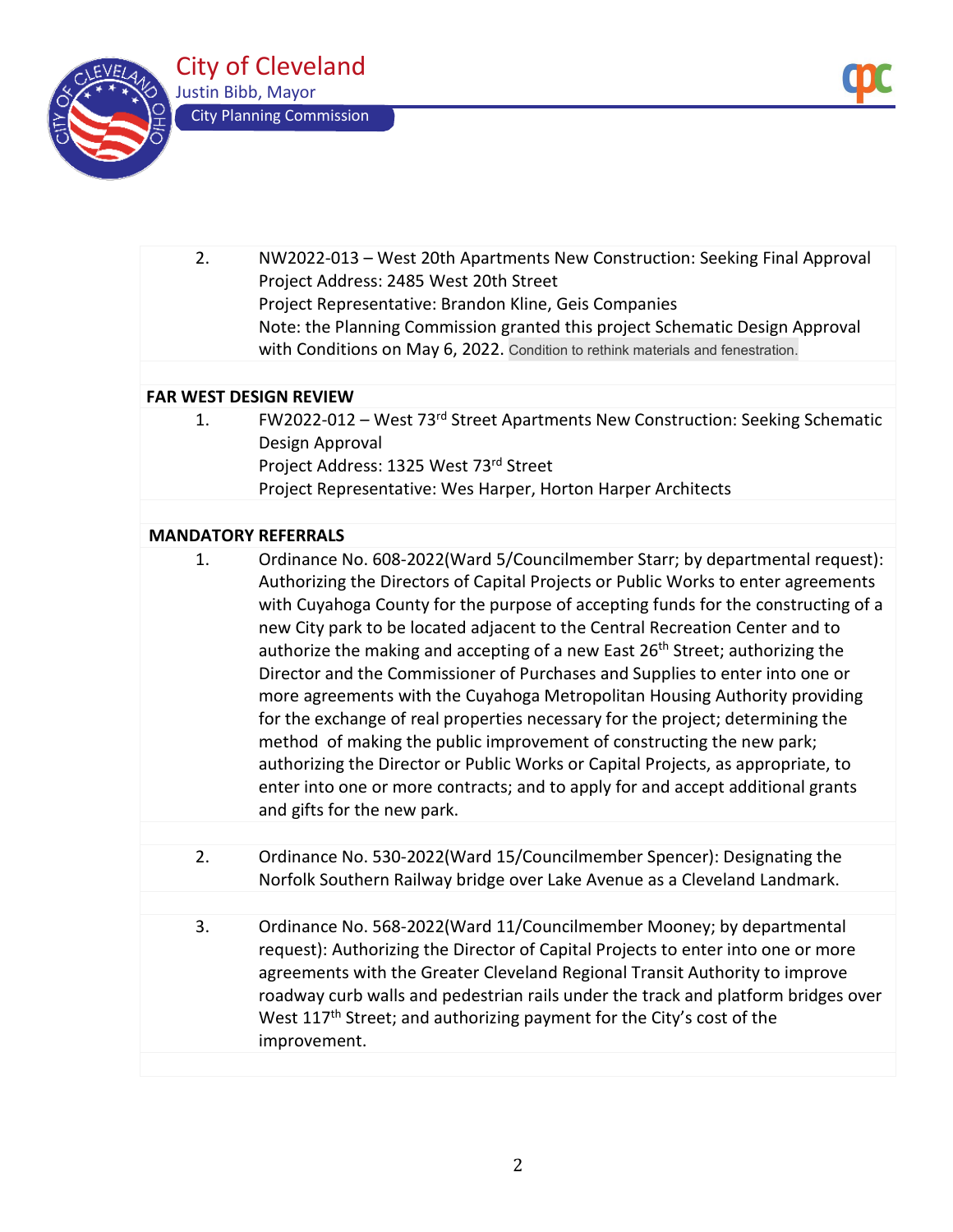

| 4.                                        | Ordinance No. 574-2022(Ward 3/Councilmember McCormack; by departmental<br>request): Authorizing the Director of Capital Projects to enter into a maintenance,<br>inspection and repair agreement with and to issue a permit to Sherwin-Williams to<br>encroach onto, over and within the public right-of-way of West 3rd Street by<br>constructing, installing, using, and maintaining an overhead pedestrian bridge.                                                                      |  |  |  |
|-------------------------------------------|--------------------------------------------------------------------------------------------------------------------------------------------------------------------------------------------------------------------------------------------------------------------------------------------------------------------------------------------------------------------------------------------------------------------------------------------------------------------------------------------|--|--|--|
|                                           |                                                                                                                                                                                                                                                                                                                                                                                                                                                                                            |  |  |  |
| 5.                                        | Ordinance No. 609-2022(Ward 1/Councilmember Jones): Authorizing the Director<br>of Capital Projects and/or City Planning to enter into one or more contracts with<br>DRS1, LLC; Sankofa Fine Art Plus; and The Pastimes Supply Co LLC for professional<br>services necessary for the design, production, and installation of multiple yet-to-<br>be designed public artworks associated with, and installed at, the new Frederick<br>Douglass Neighborhood Resource and Recreation Center. |  |  |  |
|                                           |                                                                                                                                                                                                                                                                                                                                                                                                                                                                                            |  |  |  |
| <b>SPECIAL PRESENTATIONS - Public Art</b> |                                                                                                                                                                                                                                                                                                                                                                                                                                                                                            |  |  |  |
| 1.                                        | Clark-Fulton Natalie Lanese Mural and Ryan Janenke Sculpture: Seeking Final<br>Approval<br>Location: 2298 & 3275 West 25 <sup>th</sup> Street<br>Presenter: NA<br>Note: this agenda item was voted on for Approval by the Planning Commission on June<br>3, 2022 but the Motion to Approve lacked a 2 <sup>nd</sup> .                                                                                                                                                                      |  |  |  |
|                                           |                                                                                                                                                                                                                                                                                                                                                                                                                                                                                            |  |  |  |
| 2.                                        | DF2020-036 - Maya 30-Day Temporary Sculpture: Seeking Final Approval<br>Location: Triangular greenspace at Ontario/Carnegie/Lorain across from<br>Progressive Field<br>Presenter: David Biro, Artist                                                                                                                                                                                                                                                                                       |  |  |  |
|                                           |                                                                                                                                                                                                                                                                                                                                                                                                                                                                                            |  |  |  |
| 3.                                        | DF2022-018 - Guardians Mural at Progressive Field: Seeking Final Approval<br>Location: outside East Parking Garage at Progressive Field<br>Presenter: John McCrae, Brilliant Sign                                                                                                                                                                                                                                                                                                          |  |  |  |
|                                           |                                                                                                                                                                                                                                                                                                                                                                                                                                                                                            |  |  |  |
| 4.                                        | EAST 2022-016 - FRONT Abigail DeVille Temporary Sculpture at Quincy Garden:<br>Seeking Final Approval<br>Location: East 90 <sup>th</sup> Street and Quincy Avenue<br>Presenter: Greg Peckham, LAND Studio                                                                                                                                                                                                                                                                                  |  |  |  |
|                                           |                                                                                                                                                                                                                                                                                                                                                                                                                                                                                            |  |  |  |
|                                           |                                                                                                                                                                                                                                                                                                                                                                                                                                                                                            |  |  |  |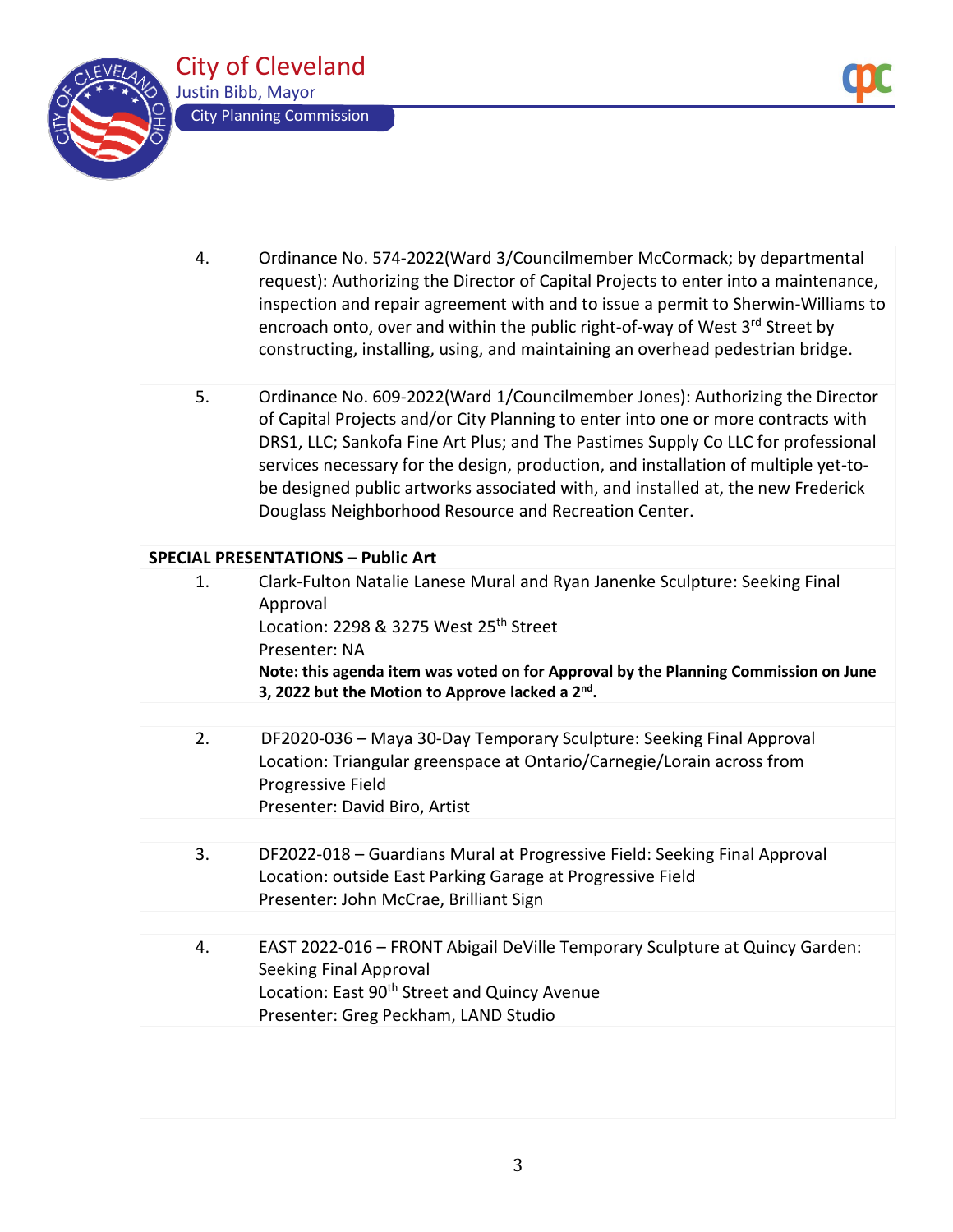

5. Menlo Park Academy Bridge Mural: Seeking Final Approval Location: Bridge facing school property, near West 53rd Street and Walworth Avenue Presenters: Carole Ryan, Menlo Park Academy Iryna Tkachenko, Artist

# **ADMINISTRATIVE APPROVALS**

- 1. Ordinance No. 610-2022(Citywide Introduced by Councilmembers Kazy and Griffin; by departmental request): Determining the method of making the public improvement of renewing, repairing, and replacing various water mains in 2023 and 2024; authorizing the Director of Public Utilities to enter into one or more public improvement contracts for the making of the improvement; and authorizing the Director to apply for and accept one or more gifts, grants, loans, or other funding from public or private entities to implement this ordinance.
- 2. Ordinance No. 611-2022(Euclid, Ohio Introduced by Councilmembers Kazy and Griffin; by departmental request): Determining the method of making the public improvement of constructing improvements to the Nottingham Water Treatment plant's intake crib; authorizing the Director of Public Utilities to enter into one or more public improvement contracts for the making of the improvement; and authorizing the Director to apply for and accept one or more gifts, grants, loans, or other funding from public or private entities to implement this ordinance.
- 3. Ordinance No. 586-2022(Ward 13/Councilmember Harsh): Mapping a specific building setback along Roanoke Avenue between State Road and West 30<sup>th</sup> Street. (Map Change 2648) **Note: this item was Approved by the Planning Commission as an unnumbered ordinance on June 3rd, 2022.** 
	- 4. Ordinance No. 607-2022(Ward 9/Councilmember Conwell): Authorizing the Director of Public Works to execute a Joint Use Agreement, and other required documents to permit the American Lebanese Community Council to construct Phase 2 of improvements at the Lebanese Cultural Garden and to accept funding from the Ohio Department of Natural Resources for this purpose.